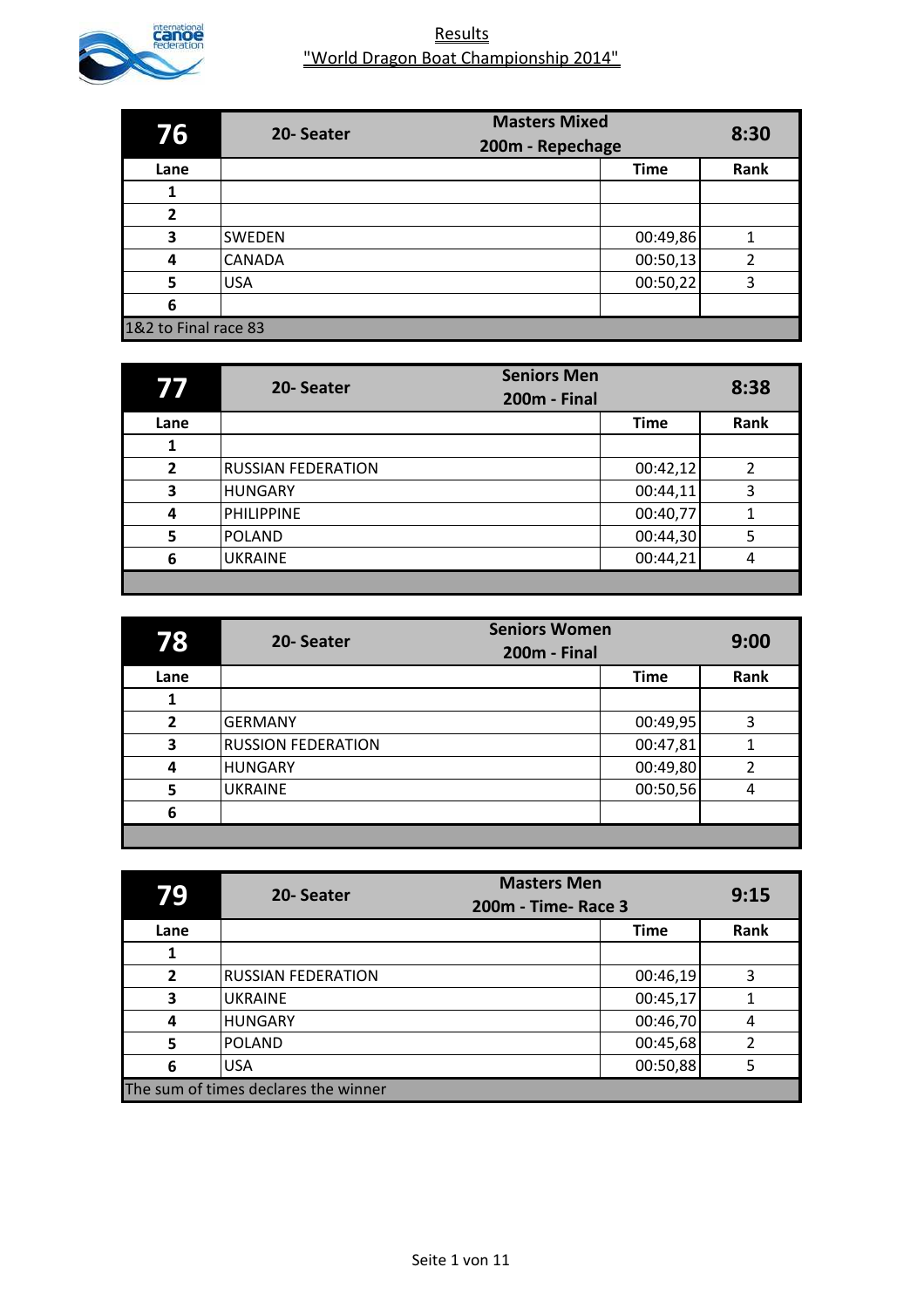

| 80   | <b>Masters Women</b><br>20-Seater<br>200m - Time- Race 3 |             | 9:23 |
|------|----------------------------------------------------------|-------------|------|
| Lane |                                                          | <b>Time</b> | Rank |
|      |                                                          |             |      |
| 2    | <b>USA</b>                                               | 00:55,65    | 2    |
| 3    | <b>UKRAINE</b>                                           | <b>DNS</b>  |      |
| 4    | <b>HUNGARY</b>                                           | 00:52,48    |      |
| 5    |                                                          |             |      |
| 6    |                                                          |             |      |
|      | The sum of times declares the winner                     |             |      |

| 81                   | <b>Juniors Men</b><br>10-Seater<br>200m - Repechage |             | 9:31 |
|----------------------|-----------------------------------------------------|-------------|------|
| Lane                 |                                                     | <b>Time</b> | Rank |
|                      |                                                     |             |      |
| $\overline{2}$       | <b>CANADA</b>                                       | 00:55,55    | 2    |
| 3                    | <b>GERMANY</b>                                      | 00:56,09    | 3    |
| 4                    | <b>RUSSIAN FEDERATION</b>                           | 00:53,93    |      |
| 5                    | <b>UKRAINE</b>                                      | 00:57,25    | 4    |
| 6                    |                                                     |             |      |
| 1&2 to Final race 97 |                                                     |             |      |

| 82             | <b>Seniors Mixed</b><br>20-Seater<br><b>200m - Final</b> |             | 9:45 |
|----------------|----------------------------------------------------------|-------------|------|
| Lane           |                                                          | <b>Time</b> | Rank |
| 1              | <b>SWEDEN</b>                                            | 00:47,43    | 5    |
| $\overline{2}$ | <b>USA</b>                                               | 00:47,80    | 6    |
| 3              | <b>HUNGARY</b>                                           | 00:45,91    | 2    |
| 4              | <b>RUSSIAN FEDERATION</b>                                | 00:44,64    |      |
| 5              | POLAND                                                   | 00:46,86    | 4    |
| 6              | <b>CANADA</b>                                            | 00:46,83    | 3    |
|                |                                                          |             |      |

| 83             | 20-Seater      | <b>Masters Mixed</b><br><b>200m - Final</b> | 10:08          |
|----------------|----------------|---------------------------------------------|----------------|
| Lane           |                | <b>Time</b>                                 | Rank           |
| 1              | <b>SWEDEN</b>  | 00:49,44                                    | 4              |
| $\overline{2}$ | <b>GERMANY</b> | 00:48,11                                    | 3              |
| 3              | POLAND         | 00:47,32                                    | $\overline{2}$ |
| 4              | <b>HUNGARY</b> | 00:46,70                                    |                |
| 5              | <b>ITALY</b>   | 00:49,52                                    | 5              |
| 6              | <b>CANADA</b>  | 00:49,68                                    | 6              |
|                |                |                                             |                |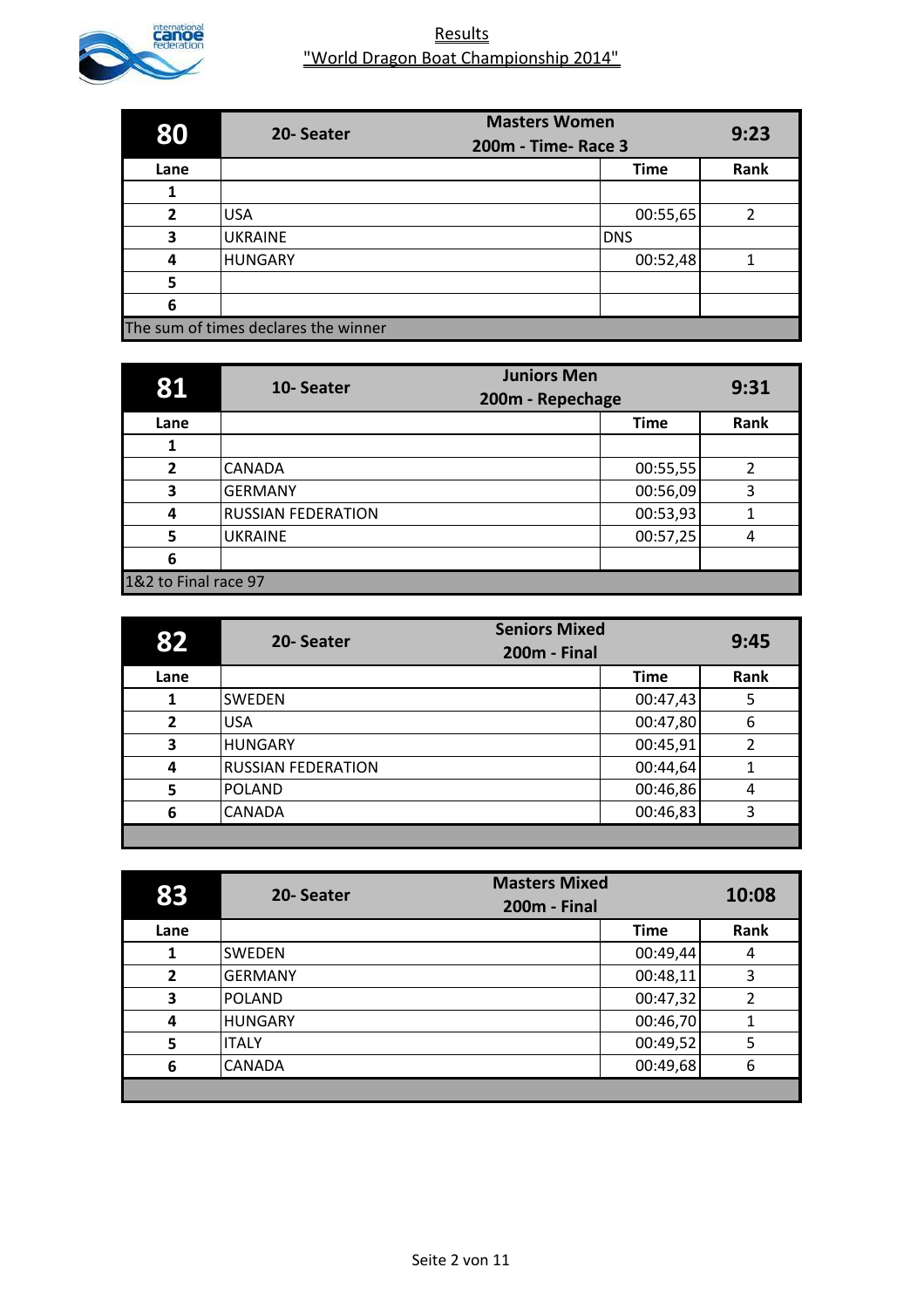

| 20-Seater | <b>Seniors Men</b><br>200m - medal ceremony   | 10:30 |
|-----------|-----------------------------------------------|-------|
| 20-Seater | <b>Seniors Women</b><br>200m - medal ceremony | 10:40 |
| 20-Seater | <b>Seniors Mixed</b><br>200m - medal ceremony | 10:50 |
| 20-Seater | <b>Masters Men</b><br>200m - medal ceremony   | 11:00 |
| 20-Seater | <b>Masters Women</b><br>200m - medal ceremony | 11:10 |
| 20-Seater | <b>Masters Mixed</b><br>200m - medal ceremony | 11:20 |

|                | 10-Seater                                       | <b>Seniors Mixed</b><br>200m - Heat 1 |             | 12:00 |
|----------------|-------------------------------------------------|---------------------------------------|-------------|-------|
| Lane           |                                                 |                                       | <b>Time</b> | Rank  |
| 1              |                                                 |                                       |             |       |
| $\overline{2}$ | <b>RUSSIAN FEDERATION</b>                       |                                       | 00:52,86    |       |
| 3              | <b>CANADA</b>                                   |                                       | 00:55,73    | 5     |
| 4              | <b>USA</b>                                      |                                       | 00:55,03    | 4     |
| 5              | <b>SWEDEN</b>                                   |                                       | 00:54,33    | 2     |
| 6              | <b>HUNGARY</b>                                  |                                       | 00:54,93    | 3     |
|                | 1&2 to Final race 108, 3-5 to Repechage race 99 |                                       |             |       |

| 85             | 10-Seater                                       | <b>Seniors Mixed</b><br>200m - Heat 2 | 12:08 |
|----------------|-------------------------------------------------|---------------------------------------|-------|
| Lane           |                                                 | <b>Time</b>                           | Rank  |
|                |                                                 |                                       |       |
| $\overline{2}$ | POLAND                                          | 00:54,08                              |       |
| 3              | <b>SWITZERLAND</b>                              | 00:56,40                              | 4     |
| 4              | <b>UKRAINE</b>                                  | 00:55,75                              | 3     |
| 5              | PHILIPPINE                                      | 00:53,02                              |       |
| 6              |                                                 |                                       |       |
|                | 1&2 to Final race 108, 3&4 to Repechage race 99 |                                       |       |

| 86             | 10-Seater                                       | <b>Master Mixed</b><br>200m - Heat 1 |             | 12:16 |
|----------------|-------------------------------------------------|--------------------------------------|-------------|-------|
| Lane           |                                                 |                                      | <b>Time</b> | Rank  |
|                |                                                 |                                      |             |       |
| $\overline{2}$ | <b>GERMANY</b>                                  |                                      | 00:56,92    | 2     |
| 3              | <b>ITALY</b>                                    |                                      | 00:57,63    | 4     |
| 4              | <b>USA</b>                                      |                                      | 00:57,10    | 3     |
| 5              | <b>UKRAINE</b>                                  |                                      | 00:56,43    |       |
| 6              |                                                 |                                      |             |       |
|                | 1&2 to Final race 115, 3&4 to Repechage race 98 |                                      |             |       |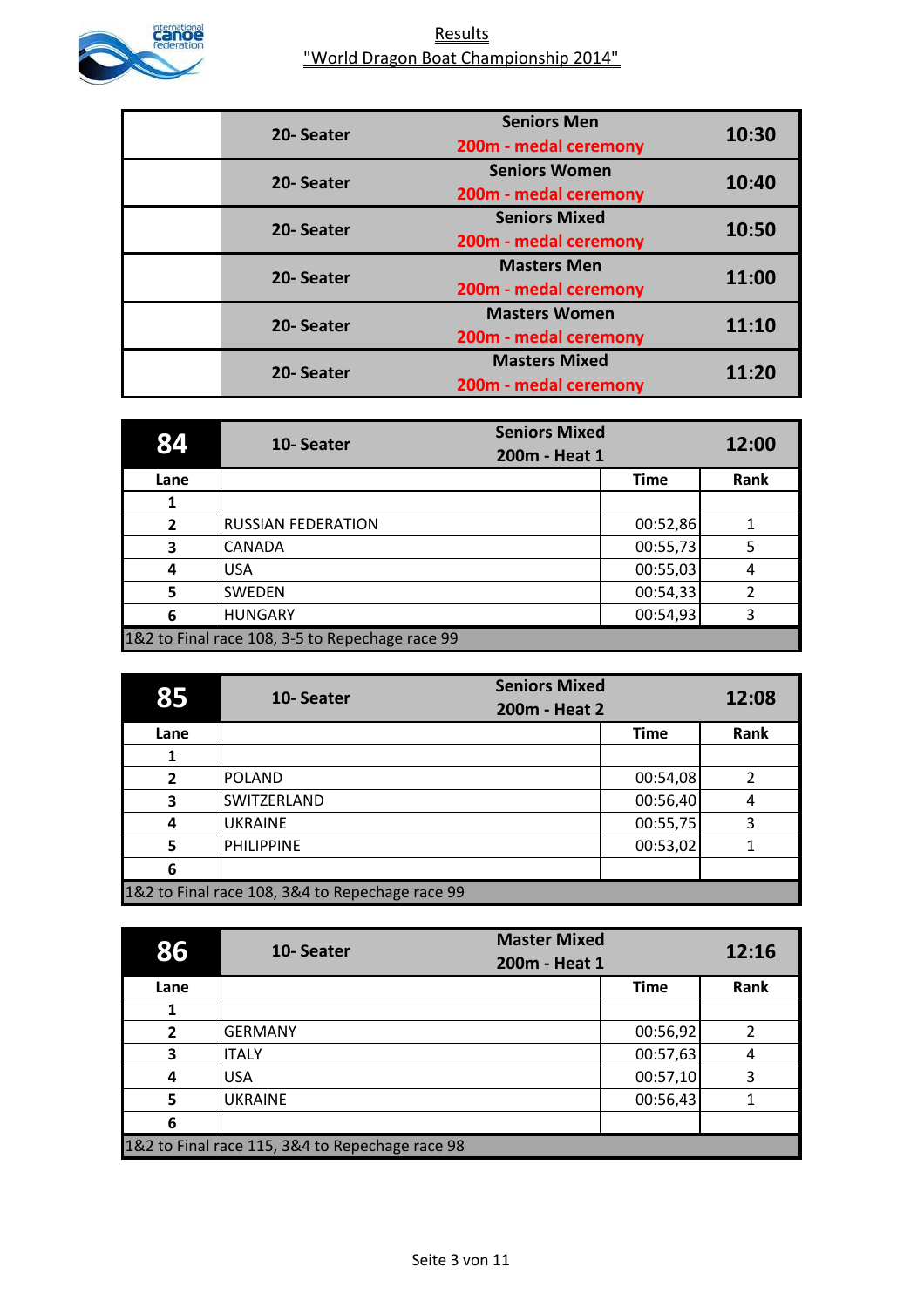

| 87                                              | 10-Seater      | <b>Master Mixed</b> |             | 12:24 |
|-------------------------------------------------|----------------|---------------------|-------------|-------|
|                                                 | 200m - Heat 2  |                     |             |       |
| Lane                                            |                |                     | <b>Time</b> | Rank  |
|                                                 |                |                     |             |       |
| $\mathbf{z}$                                    | <b>HUNGARY</b> |                     | 00:55,59    |       |
| 3                                               | <b>CANADA</b>  |                     | 00:57,88    | 4     |
| 4                                               | <b>SWEDEN</b>  |                     | 00:57,37    | 3     |
| 5                                               | POLAND         |                     | 00:56,74    |       |
| 6                                               |                |                     |             |       |
| 1&2 to Final race 115, 3&4 to Repechage race 98 |                |                     |             |       |

| 88             | <b>Seniors Men</b><br>10-Seater<br>200m - Heat 1         |             | 12:53 |
|----------------|----------------------------------------------------------|-------------|-------|
| Lane           |                                                          | <b>Time</b> | Rank  |
|                | <b>UKRAINE</b>                                           | 00:53,22    | 4     |
| $\overline{2}$ | <b>USA</b>                                               | 00:54,21    | 5     |
| 3              | <b>RUSSIAN FEDERATION</b>                                | 00:50,94    |       |
| 4              | <b>POLAND</b>                                            | 00:51,33    | 3     |
| 5              | <b>PHILIPPINE</b>                                        | 00:50,17    |       |
| 6              | <b>ITALY</b>                                             | 00:59,46    | 6     |
|                | 1-3 to Semi Final race 102&103, 4-6 to Repechage race 96 |             |       |

| 89             | <b>Seniors Men</b><br>10-Seater<br>200m - Heat 2         |             | 13:01 |
|----------------|----------------------------------------------------------|-------------|-------|
| Lane           |                                                          | <b>Time</b> | Rank  |
|                |                                                          |             |       |
| $\overline{2}$ | <b>SWEDEN</b>                                            | 00:54,11    | 3     |
| 3              | <b>FRANCE</b>                                            | 00:56,02    | 5     |
| 4              | <b>HUNGARY</b>                                           | 00:54,34    | 4     |
| 5              | <b>CANADA</b>                                            | 00:53,39    |       |
| 6              | <b>CZECH REPUBLIC</b>                                    | 00:54,10    |       |
|                | 1&2 to Semi Final race 102&103, 3-5 to Repechage race 96 |             |       |

| 90                                             | <b>Masters Women</b><br>10-Seater<br>200m - Heat 1 |             | 13:09 |
|------------------------------------------------|----------------------------------------------------|-------------|-------|
| Lane                                           |                                                    | <b>Time</b> | Rank  |
| 1                                              |                                                    |             |       |
| $\overline{2}$                                 | <b>GERMANY</b>                                     | 01:00,14    |       |
| 3                                              | <b>IUSA</b>                                        | 01:02,80    | 2     |
| 4                                              | <b>UKRAINE</b>                                     | <b>DNS</b>  |       |
| 5                                              |                                                    |             |       |
| 6                                              |                                                    |             |       |
| 1 to Final race 109, 2&3 to Repechage race 100 |                                                    |             |       |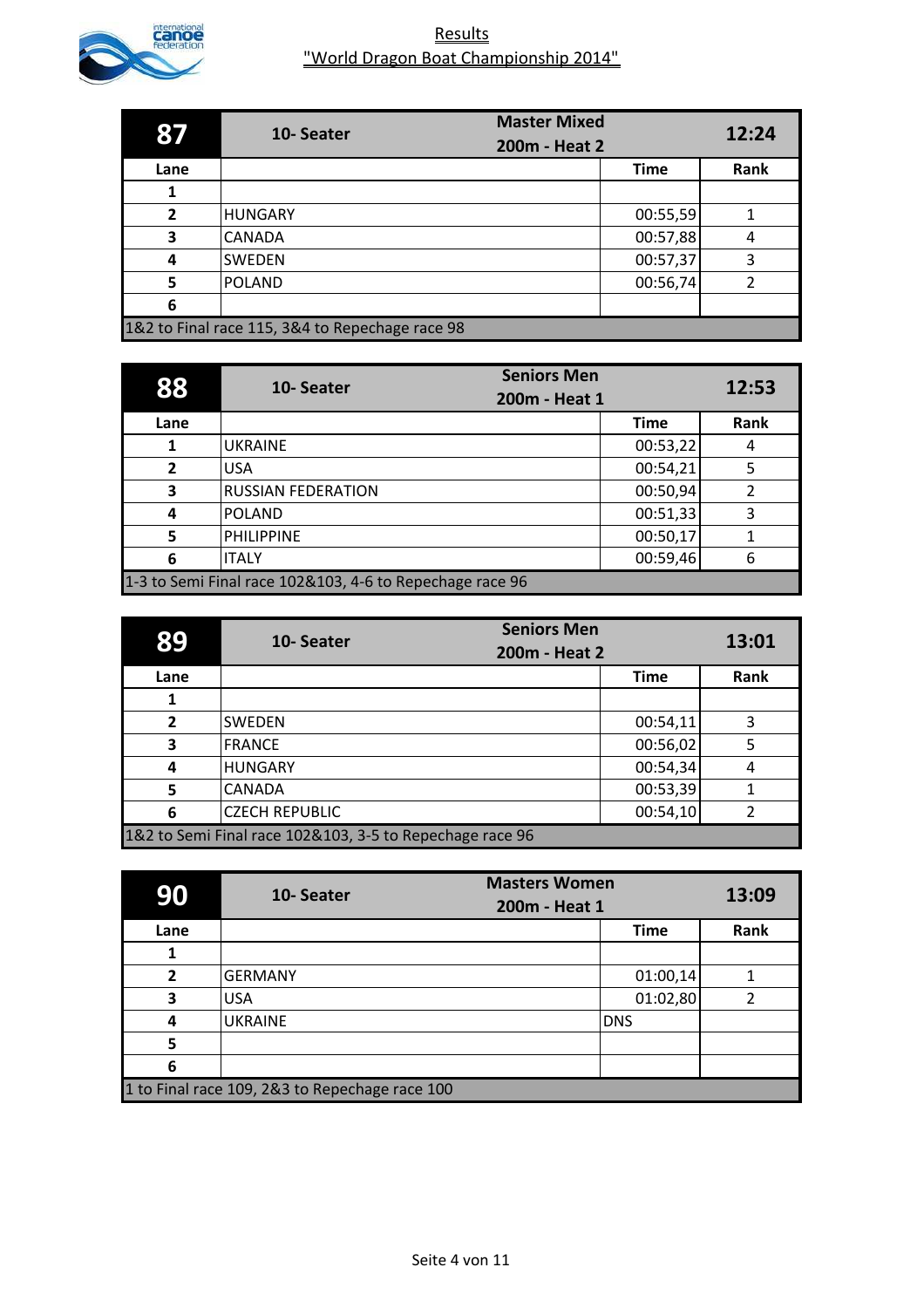

| 91                                             | <b>Masters Women</b><br>10-Seater |                              | 13:17 |
|------------------------------------------------|-----------------------------------|------------------------------|-------|
| Lane                                           |                                   | 200m - Heat 2<br><b>Time</b> | Rank  |
|                                                |                                   |                              |       |
| $\mathbf{z}$                                   | <b>POLAND</b>                     | 01:02,86                     |       |
| 3                                              | <b>CANADA</b>                     | 01:03,50                     | 3     |
| 4                                              | <b>HUNGARY</b>                    | 01:00,44                     |       |
| 5                                              |                                   |                              |       |
| 6                                              |                                   |                              |       |
| 1 to Final race 109, 2&3 to Repechage race 100 |                                   |                              |       |

| 92                                               | 10-Seater      | <b>Seniors Women</b><br>200m - Heat 1 | 13:25 |
|--------------------------------------------------|----------------|---------------------------------------|-------|
| Lane                                             |                | <b>Time</b>                           | Rank  |
|                                                  |                |                                       |       |
| $\overline{2}$                                   | <b>USA</b>     | 01:00,85                              | 4     |
| 3                                                | <b>UKRAINE</b> | 00:58,84                              |       |
| 4                                                | <b>IFRANCE</b> | 01:04,34                              | 5     |
| 5                                                | <b>SWEDEN</b>  | 00:59,15                              | 2     |
| 6                                                | <b>POLAND</b>  | 00:59,67                              | ς     |
| 1&2 to Final race 112, 3-5 to Repechage race 104 |                |                                       |       |

| 93                                                                            | <b>Seniors Women</b><br>10-Seater<br>200m - Heat 2 |             | 13:33 |
|-------------------------------------------------------------------------------|----------------------------------------------------|-------------|-------|
| Lane                                                                          |                                                    | <b>Time</b> | Rank  |
|                                                                               |                                                    |             |       |
| $\overline{2}$                                                                | <b>RUSSIAN FEDERATION</b>                          | 00:56,54    |       |
| 3                                                                             | <b>HUNGARY</b>                                     | 00:58,71    |       |
| 4                                                                             | ROMANIA                                            | 01:02,66    | 4     |
| 5                                                                             | <b>CANADA</b>                                      | 01:03,04    | 5     |
| 6                                                                             | <b>GERMANY</b>                                     | 00:58,71    |       |
| 1 st & bouth 2nd teams (3 teams) to Final race 112, 3-5 to Repechage race 104 |                                                    |             |       |

| 94                                                        | 10-Seater      | <b>Masters Men</b><br>200m - Heat 1 | 13:41 |
|-----------------------------------------------------------|----------------|-------------------------------------|-------|
| Lane                                                      |                | <b>Time</b>                         | Rank  |
|                                                           | <b>ESTONIA</b> | 00:57,35                            | 6     |
| $\overline{2}$                                            | <b>USA</b>     | 00:55,34                            |       |
| 3                                                         | <b>SWEDEN</b>  | 00:56,12                            | 4     |
| 4                                                         | <b>ITALY</b>   | 00:55,92                            | 3     |
| 5                                                         | <b>ROMANIA</b> | 00:56,73                            | 5     |
| 6                                                         | <b>GERMANY</b> | 00:55,50                            |       |
| 1-3 to Semi Final race 105&106, 4-6 to Repechage race 101 |                |                                     |       |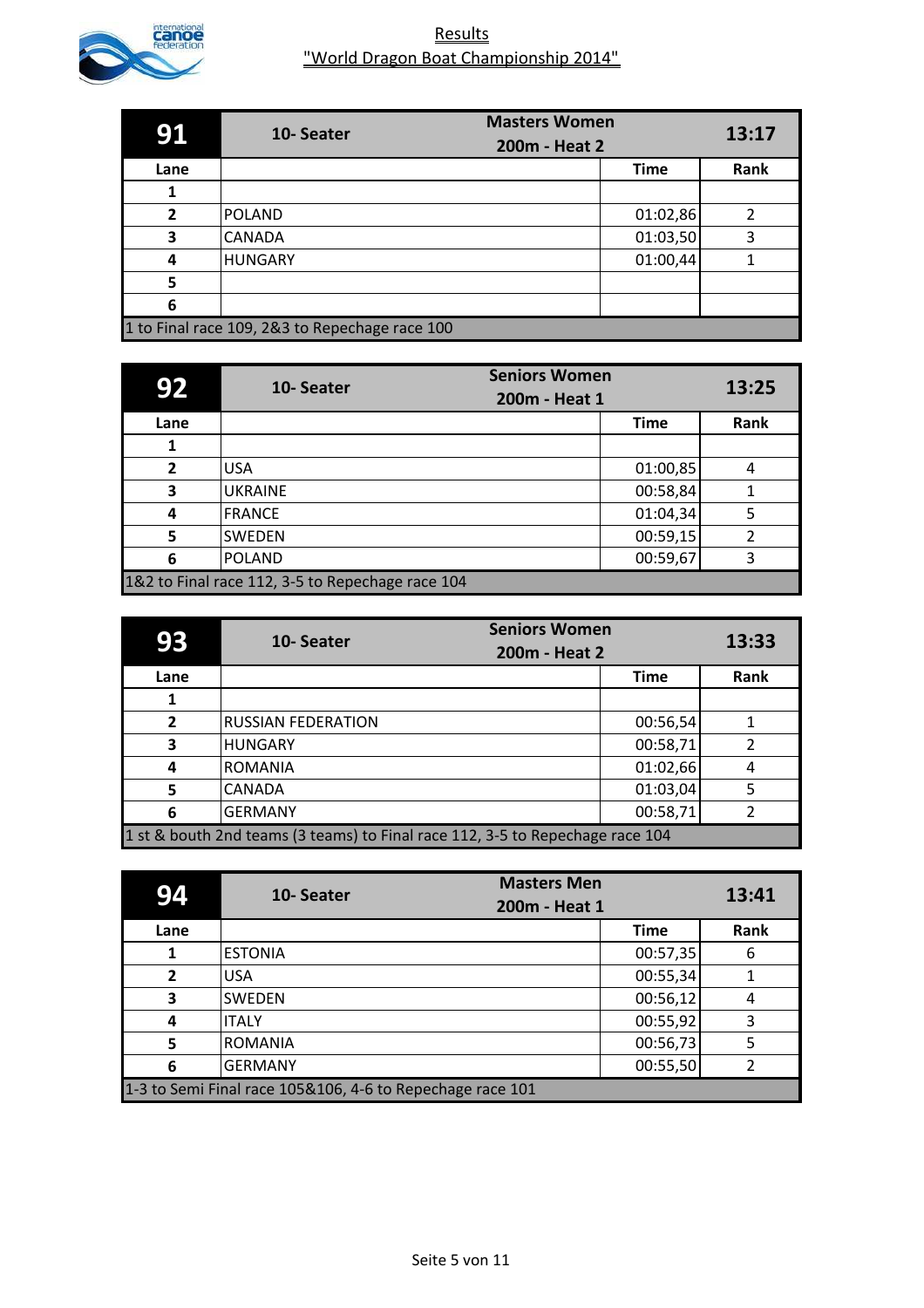

| 95                                                        | <b>Masters Men</b><br>10-Seater |             | 13:49 |
|-----------------------------------------------------------|---------------------------------|-------------|-------|
|                                                           | 200m - Heat 2                   |             |       |
| Lane                                                      |                                 | <b>Time</b> | Rank  |
|                                                           |                                 |             |       |
| $\overline{2}$                                            | <b>CANADA</b>                   | 00:59,33    | 5     |
| 3                                                         | <b>UKRAINE</b>                  | 00:52,69    | 2     |
| 4                                                         | <b>HUNGARY</b>                  | 00:55,18    | 4     |
| 5                                                         | <b>POLAND</b>                   | 00:52,50    | 1     |
| 6                                                         | <b>RUSSIAN FEDERATION</b>       | 00:53,13    | 3     |
| 1&2 to Semi Final race 105&106, 3-5 to Repechage race 101 |                                 |             |       |

| 96             | 10-Seater                                                  | <b>Seniors Men</b><br>200m - Repechage | 13:57 |
|----------------|------------------------------------------------------------|----------------------------------------|-------|
| Lane           |                                                            | <b>Time</b>                            | Rank  |
|                | <b>ITALY</b>                                               | 00:54,48                               | 4     |
| $\overline{2}$ | <b>HUNGARY</b>                                             | 00:54,18                               | 3     |
| 3              | <b>UKRAINE</b>                                             | 00:53,71                               |       |
| 4              | <b>SWEDEN</b>                                              | 00:54,07                               | 2     |
| 5              | <b>USA</b>                                                 | 00:54,68                               |       |
| 6              | <b>FRANCE</b>                                              | 00:55,69                               | 6     |
|                | 1-4 to semi final race 102&103, 5&6 to Tail Final race 113 |                                        |       |

| q              | <b>Juniors Men</b><br>10-Seater<br><b>200m - Final</b> |             | 14:05 |
|----------------|--------------------------------------------------------|-------------|-------|
| Lane           |                                                        | <b>Time</b> | Rank  |
| 1              |                                                        |             |       |
| $\overline{2}$ | <b>RUSSIAN FEDERATION</b>                              | 00:52,93    | 2     |
| 3              | POLAND                                                 | 00:54,52    | 4     |
| 4              | <b>PHILIPPINE</b>                                      | 00:50,97    |       |
| 5              | <b>CANADA</b>                                          | 00:53,93    | 3     |
| 6              |                                                        |             |       |
|                |                                                        |             |       |

| 98                    | 10-Seater     | <b>Master Mixed</b><br>200m - Repechage |      |
|-----------------------|---------------|-----------------------------------------|------|
| Lane                  |               | <b>Time</b>                             | Rank |
|                       |               |                                         |      |
| $\overline{2}$        | <b>ITALY</b>  | 00:58,42                                | 3    |
| 3                     | <b>SWEDEN</b> | 00:57,86                                | 2    |
| 4                     | <b>USA</b>    | 00:56,96                                |      |
| 5                     | <b>CANADA</b> | 00:58,53                                | 4    |
| 6                     |               |                                         |      |
| 1&2 to Final race 115 |               |                                         |      |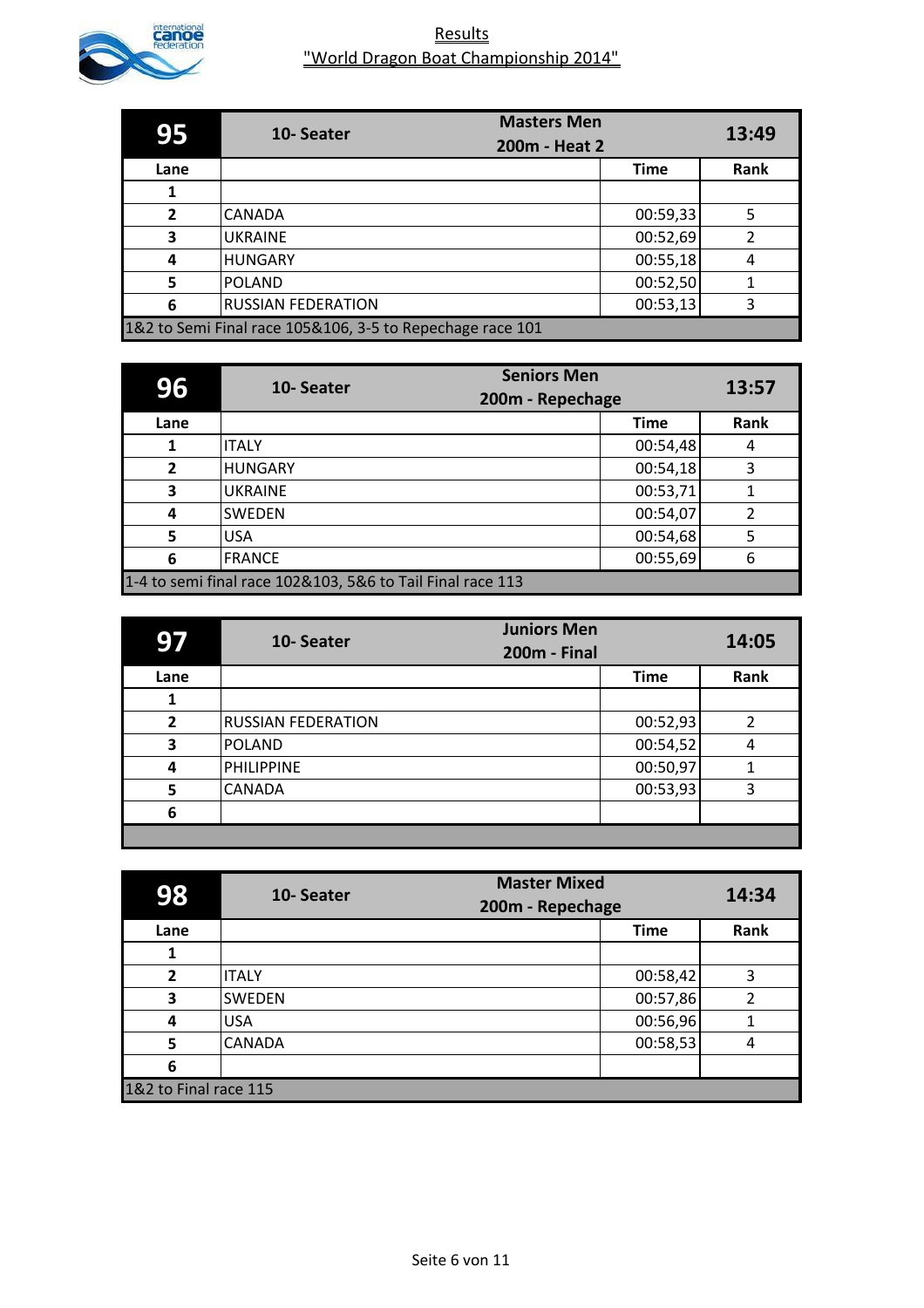

| 99                    | <b>Seniors Mixed</b><br>10-Seater<br>200m - Repechage |             | 14:42 |
|-----------------------|-------------------------------------------------------|-------------|-------|
| Lane                  |                                                       | <b>Time</b> | Rank  |
|                       |                                                       |             |       |
| $\overline{2}$        | <b>USA</b>                                            | 00:55,21    | 3     |
| 3                     | <b>UKRAINE</b>                                        | 00:55,24    | 4     |
| 4                     | <b>HUNGARY</b>                                        | 00:54,47    | 1     |
| 5                     | SWITZERLAND                                           | 00:55,44    | 5     |
| 6                     | <b>CANADA</b>                                         | 00:55,17    | າ     |
| 1&2 to Final race 108 |                                                       |             |       |

| 100                     | 10-Seater     | <b>Masters Women</b><br>200m - Repechage | 15:19 |
|-------------------------|---------------|------------------------------------------|-------|
| Lane                    |               | <b>Time</b>                              | Rank  |
|                         |               |                                          |       |
| $\overline{\mathbf{z}}$ |               |                                          |       |
| 3                       | <b>POLAND</b> | 01:00,85                                 |       |
| 4                       | <b>USA</b>    | 01:00,95                                 | 2     |
| 5                       | <b>CANADA</b> | 01:02,90                                 | 3     |
| 6                       |               |                                          |       |
| 1&2 to Final race 109   |               |                                          |       |

| 101                                                        | 10-Seater                 | <b>Masters Men</b>        |             | 15:27 |
|------------------------------------------------------------|---------------------------|---------------------------|-------------|-------|
|                                                            |                           | 200m - Repechage          |             |       |
| Lane                                                       |                           |                           | <b>Time</b> | Rank  |
| 1                                                          | <b>ESTONIA</b>            | 1st false start - warning | 00:57,48    | 6     |
| $\overline{2}$                                             | <b>HUNGARY</b>            |                           | 00:55,51    | 2     |
| 3                                                          | <b>SWEDEN</b>             |                           | 00:55,67    | 3     |
| 4                                                          | <b>RUSSIAN FEDERATION</b> |                           | 00:53,91    |       |
| 5                                                          | <b>ROMANIA</b>            |                           | 00:55,67    | 4     |
| 6                                                          | <b>CANADA</b>             |                           | 00:57,27    | 5     |
| 1-4 to semi final race 105&106, 5&6 to Tail Final race 110 |                           |                           |             |       |

| 102                                              | <b>Seniors Men</b><br>10-Seater<br>200m - Semi Final 1 |             | 15:35 |
|--------------------------------------------------|--------------------------------------------------------|-------------|-------|
| Lane                                             |                                                        | <b>Time</b> | Rank  |
|                                                  |                                                        |             |       |
| $\overline{2}$                                   | <b>UKRAINE</b>                                         | 00:52,60    | 3     |
| 3                                                | <b>POLAND</b>                                          | 00:51,23    | 2     |
| 4                                                | <b>CANADA</b>                                          | 00:52,91    | 4     |
| 5                                                | <b>RUSSIAN FEDERATION</b>                              | 00:51,20    |       |
| 6                                                | <b>ITALY</b>                                           | 00:54,13    | 5     |
| 1-3 to Final race 114, 4&5 to Tail Race race 113 |                                                        |             |       |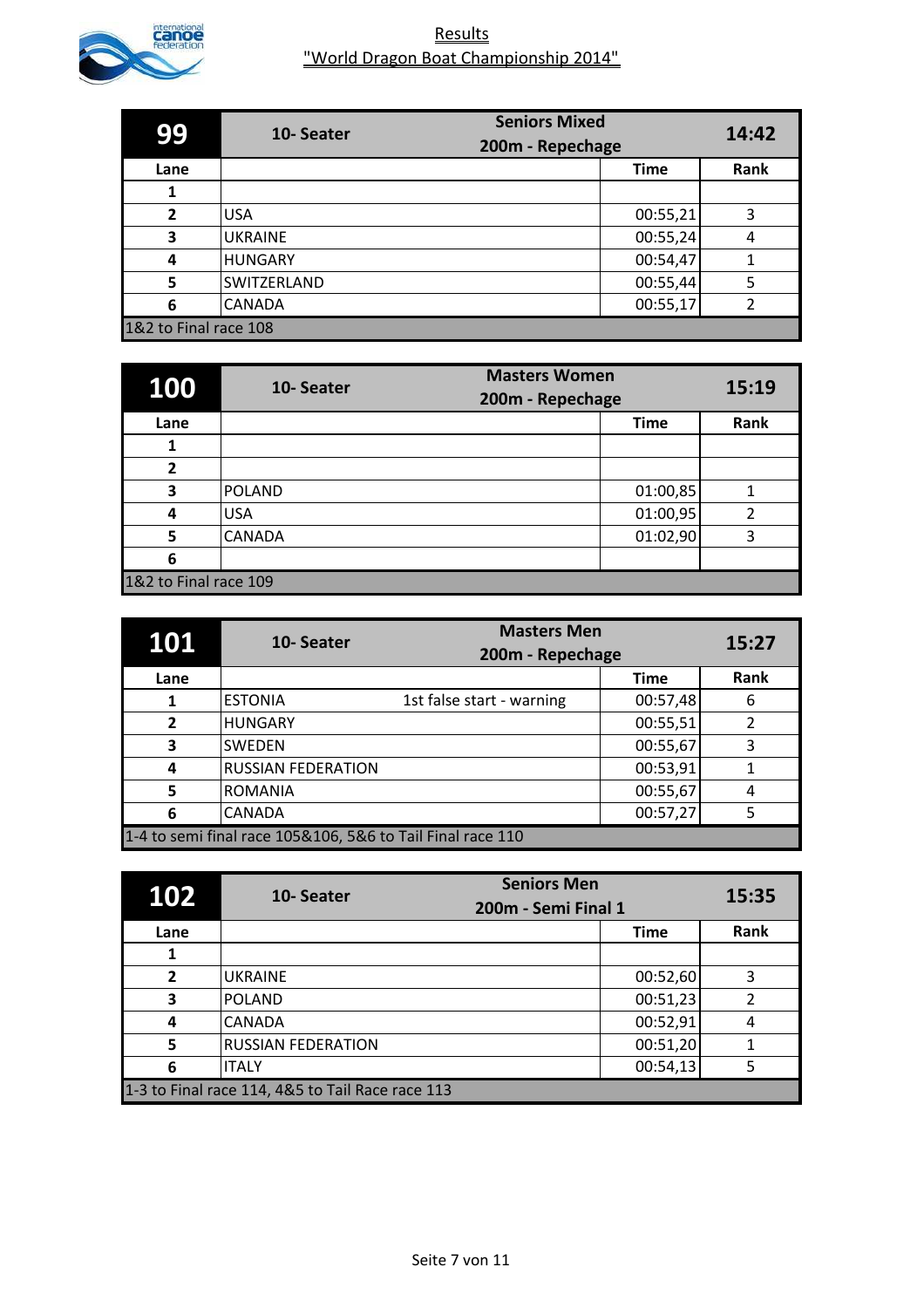

| 103                                            | <b>Seniors Men</b><br>10-Seater<br>200m - Semi Final 2 |             | 15:43 |
|------------------------------------------------|--------------------------------------------------------|-------------|-------|
| Lane                                           |                                                        | <b>Time</b> | Rank  |
|                                                |                                                        |             |       |
| $\overline{2}$                                 | <b>SWEDEN</b>                                          | 00:54,97    | 4     |
| 3                                              | <b>PHILIPPINE</b>                                      | 00:51,87    | 1     |
| 4                                              | <b>CZECH REPUBLIC</b>                                  | 00:53,69    | 2     |
| 5                                              | <b>HUNGARY</b>                                         | 00:53,87    | 3     |
| 6                                              |                                                        |             |       |
| 1-3 to Final race 114, 4 to Tail Race race 113 |                                                        |             |       |

| 104                                                         | 10-Seater      | <b>Seniors Women</b><br>200m - Repechage | 15:51 |
|-------------------------------------------------------------|----------------|------------------------------------------|-------|
| Lane                                                        |                | <b>Time</b>                              | Rank  |
|                                                             |                |                                          |       |
| $\overline{2}$                                              | <b>CANADA</b>  | 01:00,74                                 | 3     |
| 3                                                           | <b>USA</b>     | 01:00,07                                 |       |
| 4                                                           | POLAND         | 00:59,43                                 |       |
| 5                                                           | <b>ROMANIA</b> | 01:01,92                                 | 4     |
| 6                                                           | <b>FRANCE</b>  | 01:02,58                                 |       |
| 1 & 2 to Final race 112, 2nd of repasage to race 112 lane 7 |                |                                          |       |

| 105                                              | <b>Masters Men</b><br>10-Seater<br>200m - Semi Final 1 |             | 16:12 |
|--------------------------------------------------|--------------------------------------------------------|-------------|-------|
| Lane                                             |                                                        | <b>Time</b> | Rank  |
| 1                                                |                                                        |             |       |
| $\overline{2}$                                   | <b>RUSSIAN FEDERATION</b>                              | 00:53,91    | 2     |
| 3                                                | IITALY                                                 | 00:55,04    | 4     |
| 4                                                | POLAND                                                 | 00:52,95    |       |
| 5                                                | <b>GERMANY</b>                                         | 00:54,38    | 3     |
| 6                                                | <b>ROMANIA</b>                                         | 00:55,61    |       |
| 1-3 to Final race 111, 4&5 to Tail Race race 110 |                                                        |             |       |

| 106                                            | <b>Masters Men</b><br>10-Seater<br>200m - Semi Final 2 |             | 16:20 |
|------------------------------------------------|--------------------------------------------------------|-------------|-------|
| Lane                                           |                                                        | <b>Time</b> | Rank  |
|                                                |                                                        |             |       |
| $\overline{2}$                                 | <b>HUNGARY</b>                                         | 00:55,82    | 3     |
| 3                                              | <b>USA</b>                                             | 00:54,99    | 2     |
| 4                                              | <b>UKRAINE</b>                                         | 00:52,84    |       |
| 5                                              | <b>SWEDEN</b>                                          | 00:56,61    | 4     |
| 6                                              |                                                        |             |       |
| 1-3 to Final race 111, 4 to Tail Race race 110 |                                                        |             |       |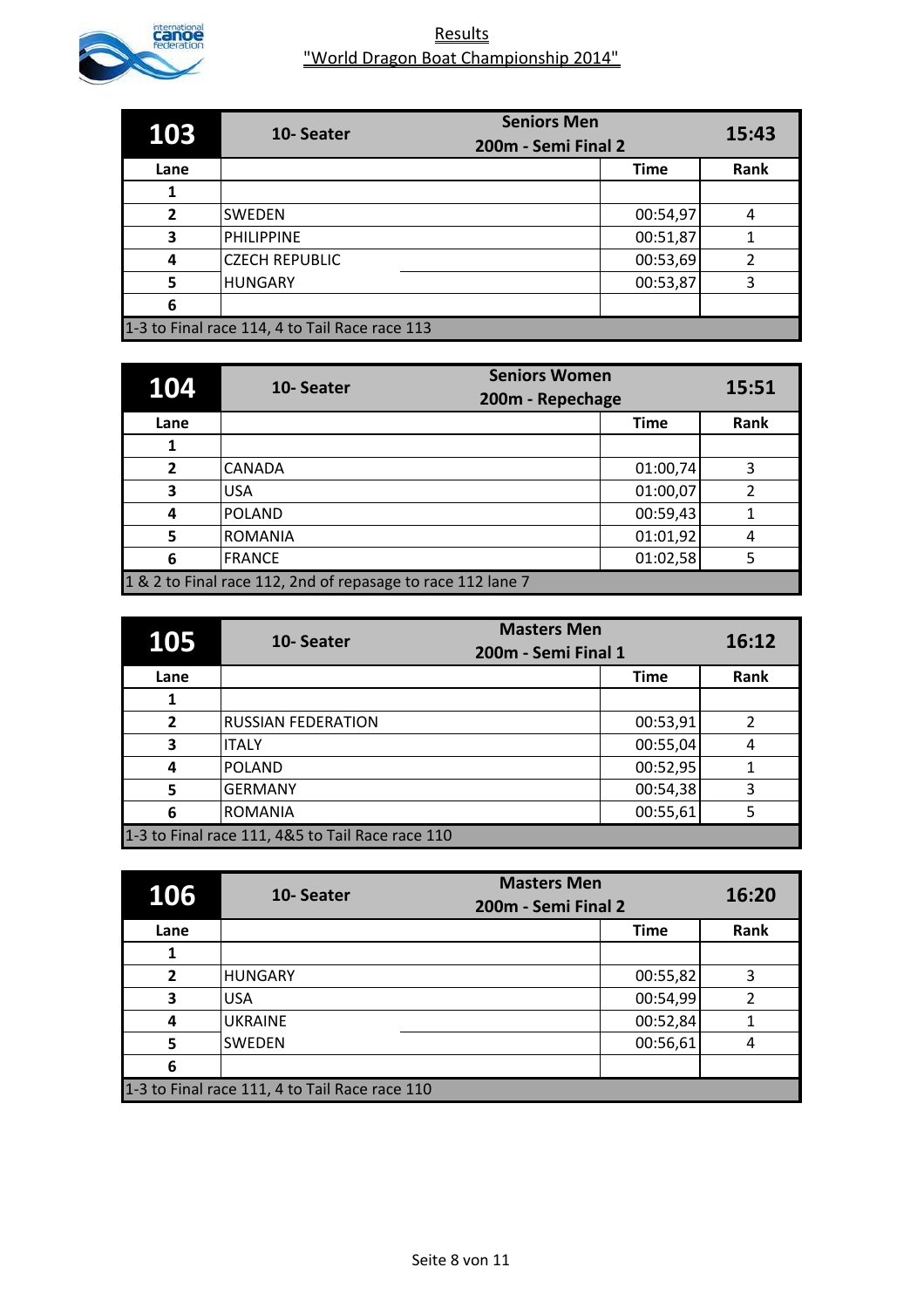

| 107                                  | <b>Juniors Mixed</b><br>10-Seater<br>200m - Time- Race 3 |             | 16:28 |
|--------------------------------------|----------------------------------------------------------|-------------|-------|
| Lane                                 |                                                          | <b>Time</b> | Rank  |
| 1                                    |                                                          |             |       |
| $\overline{2}$                       | <b>RUSSIAN FEDERATION</b>                                | 00:53,65    |       |
| 3                                    | <b>CANADA</b>                                            | 00:55,39    | 2     |
| 4                                    | <b>GERMANY</b>                                           | 00:56,18    | 3     |
| 5                                    | <b>USA</b>                                               | 00:58,56    | 5     |
| 6                                    | POLAND                                                   | 00:56,62    | 4     |
| The sum of times declares the winner |                                                          |             |       |

| 108  | <b>Seniors Mixed</b><br>10-Seater<br><b>200m - Final</b> |             | 16:36 |
|------|----------------------------------------------------------|-------------|-------|
| Lane |                                                          | <b>Time</b> | Rank  |
|      | HUNGARY                                                  | 00:54,27    | 5     |
| 2    | <b>POLAND</b>                                            | 00:53,28    | 3     |
| 3    | <b>RUSSIAN FEDERATION</b>                                | 00:51,23    | 2     |
| 4    | <b>PHILIPPINE</b>                                        | 00:51,08    |       |
| 5    | <b>SWEDEN</b>                                            | 00:54,20    | 4     |
| 6    | <b>CANADA</b>                                            | 00:55,41    | 6     |
|      |                                                          |             |       |

| 109  | <b>Masters Women</b><br>10-Seater<br><b>200m - Final</b> |             | 17:05 |
|------|----------------------------------------------------------|-------------|-------|
| Lane |                                                          | <b>Time</b> | Rank  |
| 1    |                                                          |             |       |
| 2    | <b>POLAND</b>                                            | 01:00,63    | 3     |
| 3    | <b>GERMANY</b>                                           | 00:58,93    |       |
| 4    | <b>HUNGARY</b>                                           | 00:59,85    | 2     |
| 5    | <b>USA</b>                                               | 01:01,74    | 4     |
| 6    |                                                          |             |       |
|      |                                                          |             |       |

| <b>110</b>     | 10-Seater      | <b>Masters Men</b><br>200m - Tail Race | 17:13          |
|----------------|----------------|----------------------------------------|----------------|
| Lane           |                | <b>Time</b>                            | Rank           |
| 1              |                |                                        |                |
| $\overline{2}$ | <b>CANADA</b>  | <b>DNS</b>                             |                |
| 3              | <b>ROMANIA</b> | 00:56,46                               | $\overline{2}$ |
| 4              | <b>SWEDEN</b>  | 00:56,78                               | 3              |
| 5              | <b>ITALY</b>   | 00:55,94                               | 1              |
| 6              | <b>ESTONIA</b> | 00:57,42                               | 4              |
|                |                |                                        |                |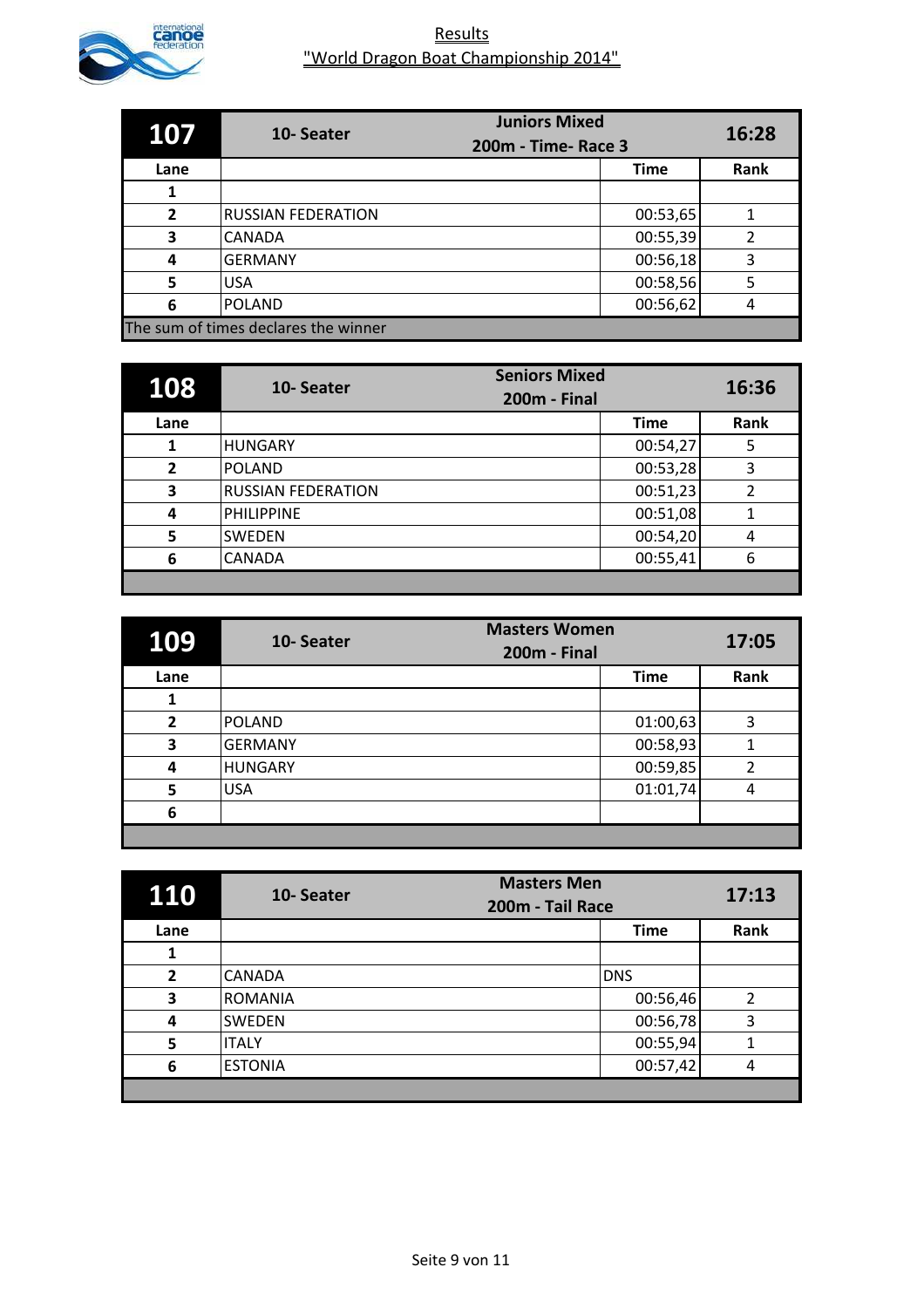

| 111          | 10-Seater                 | <b>Masters Men</b>  |             | 17:21 |
|--------------|---------------------------|---------------------|-------------|-------|
|              |                           | <b>200m - Final</b> |             |       |
| Lane         |                           |                     | <b>Time</b> | Rank  |
|              | <b>GERMANY</b>            |                     | 00:54,83    | 4     |
| $\mathbf{2}$ | <b>USA</b>                |                     | 00:55,06    | 6     |
| 3            | <b>POLAND</b>             |                     | 00:52,37    | 3     |
| 4            | <b>UKRAINE</b>            |                     | 00:52,06    | 2     |
| 5            | <b>RUSSIAN FEDERATION</b> |                     | 00:51,80    |       |
| 6            | <b>HUNGARY</b>            |                     | 00:54,84    | 5     |
|              |                           |                     |             |       |

| 112            | <b>Seniors Women</b><br>10-Seater<br><b>200m - Final</b> |             | 17:29 |
|----------------|----------------------------------------------------------|-------------|-------|
| Lane           |                                                          | <b>Time</b> | Rank  |
|                | <b>POLAND</b>                                            | 00:59,10    | 6     |
| $\overline{2}$ | <b>GERMANY</b>                                           | 00:58,19    | 3     |
| 3              | <b>UKRAINE</b>                                           | 00:57,34    | 2     |
| 4              | <b>RUSSIAN FEDERATION</b>                                | 00:54,97    |       |
| 5              | <b>SWEDEN</b>                                            | 00:58,94    | 4     |
| 6              | <b>HUNGARY</b>                                           | 00:58,94    | 4     |
|                | <b>USA</b>                                               | 00:59,58    |       |
|                |                                                          |             |       |

| 113            | <b>Seniors Men</b><br>10-Seater<br>200m - Tail Race |             | 17:37 |
|----------------|-----------------------------------------------------|-------------|-------|
| Lane           |                                                     | <b>Time</b> | Rank  |
| 1              |                                                     |             |       |
| $\overline{2}$ | <b>USA</b>                                          | 00:54,73    | 2     |
| 3              | <b>ITALY</b>                                        | 00:54,56    |       |
| 4              | <b>SWEDEN</b>                                       | 00:55,44    | 3     |
| 5              | <b>CANADA</b>                                       | <b>DNS</b>  |       |
| 6              | <b>FRANCE</b>                                       | 00:55,78    | 4     |
|                |                                                     |             |       |

| 114            | <b>Seniors Men</b><br>10-Seater<br><b>200m - Final</b> |             | 17:45 |
|----------------|--------------------------------------------------------|-------------|-------|
| Lane           |                                                        | <b>Time</b> | Rank  |
| 1              | <b>UKRAINE</b>                                         | 00:52,60    | 4     |
| $\overline{2}$ | <b>CZECH REPUBLIC</b>                                  | 00:53,27    | 5     |
| 3              | <b>RUSSIAN FEDERATION</b>                              | 00:49,17    | 2     |
| 4              | <b>PHILIPPINE</b>                                      | 00:49,01    |       |
| 5              | <b>POLAND</b>                                          | 00:50,53    | 3     |
| 6              | <b>HUNGARY</b>                                         | 00:53,43    | 6     |
|                |                                                        |             |       |